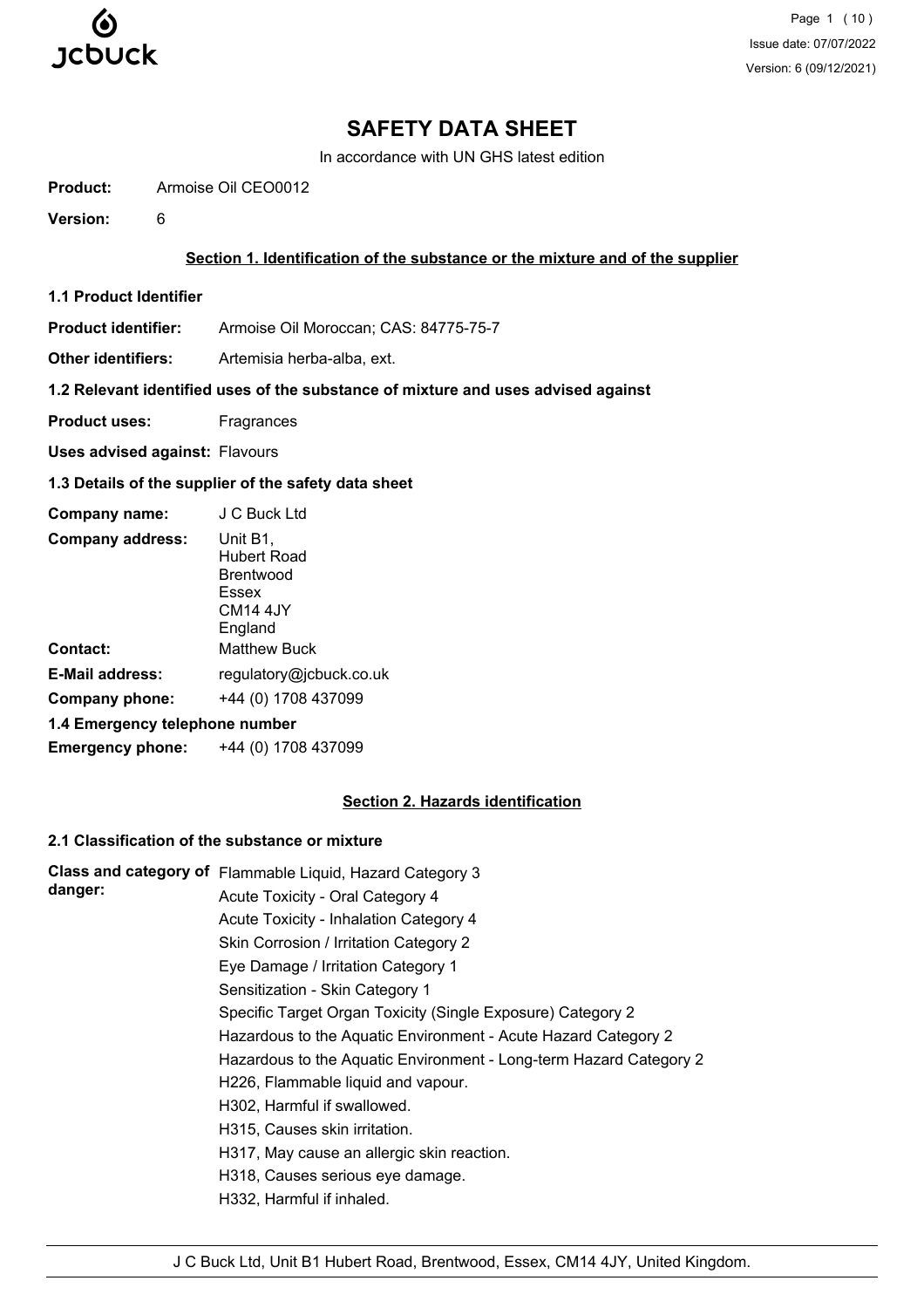

Page 2 (10) Issue date: 07/07/2022 Version: 6 (09/12/2021)

# **SAFETY DATA SHEET**

In accordance with UN GHS latest edition

| <b>Product:</b>                                                                                        | Armoise Oil CEO0012 |                                                                                                                                                                                                                                                                                                                                                                                                                                                                                                                                                                                                                                                                                                                                                                                                                                                                                                                                                                                                                                                                                                                                                                                                                                                                                                                                                                                                                                                                                                                                                                                                                                                                                                                                  |  |  |
|--------------------------------------------------------------------------------------------------------|---------------------|----------------------------------------------------------------------------------------------------------------------------------------------------------------------------------------------------------------------------------------------------------------------------------------------------------------------------------------------------------------------------------------------------------------------------------------------------------------------------------------------------------------------------------------------------------------------------------------------------------------------------------------------------------------------------------------------------------------------------------------------------------------------------------------------------------------------------------------------------------------------------------------------------------------------------------------------------------------------------------------------------------------------------------------------------------------------------------------------------------------------------------------------------------------------------------------------------------------------------------------------------------------------------------------------------------------------------------------------------------------------------------------------------------------------------------------------------------------------------------------------------------------------------------------------------------------------------------------------------------------------------------------------------------------------------------------------------------------------------------|--|--|
| Version:                                                                                               | 6                   |                                                                                                                                                                                                                                                                                                                                                                                                                                                                                                                                                                                                                                                                                                                                                                                                                                                                                                                                                                                                                                                                                                                                                                                                                                                                                                                                                                                                                                                                                                                                                                                                                                                                                                                                  |  |  |
|                                                                                                        |                     | H371, May cause damage to organs (organs, exposure route).<br>H411, Toxic to aquatic life with long lasting effects.                                                                                                                                                                                                                                                                                                                                                                                                                                                                                                                                                                                                                                                                                                                                                                                                                                                                                                                                                                                                                                                                                                                                                                                                                                                                                                                                                                                                                                                                                                                                                                                                             |  |  |
| 2.2 Label elements                                                                                     |                     |                                                                                                                                                                                                                                                                                                                                                                                                                                                                                                                                                                                                                                                                                                                                                                                                                                                                                                                                                                                                                                                                                                                                                                                                                                                                                                                                                                                                                                                                                                                                                                                                                                                                                                                                  |  |  |
| Signal word:                                                                                           |                     | Danger                                                                                                                                                                                                                                                                                                                                                                                                                                                                                                                                                                                                                                                                                                                                                                                                                                                                                                                                                                                                                                                                                                                                                                                                                                                                                                                                                                                                                                                                                                                                                                                                                                                                                                                           |  |  |
| <b>Hazard statements:</b>                                                                              |                     | H226, Flammable liquid and vapour.<br>H302, Harmful if swallowed.<br>H315, Causes skin irritation.<br>H317, May cause an allergic skin reaction.<br>H318, Causes serious eye damage.<br>H332, Harmful if inhaled.<br>H371, May cause damage to organs (organs, exposure route).<br>H411, Toxic to aquatic life with long lasting effects.                                                                                                                                                                                                                                                                                                                                                                                                                                                                                                                                                                                                                                                                                                                                                                                                                                                                                                                                                                                                                                                                                                                                                                                                                                                                                                                                                                                        |  |  |
| M factor:                                                                                              |                     | None                                                                                                                                                                                                                                                                                                                                                                                                                                                                                                                                                                                                                                                                                                                                                                                                                                                                                                                                                                                                                                                                                                                                                                                                                                                                                                                                                                                                                                                                                                                                                                                                                                                                                                                             |  |  |
| <b>Precautionary</b><br>statements:<br>for breathing.<br>P330, Rinse mouth.<br>P391, Collect spillage. |                     | P210, Keep away from heat, sparks, open flames and hot surfaces. - No smoking.<br>P233, Keep container tightly closed.<br>P240, Ground/bond container and receiving equipment.<br>P241, Use explosion-proof electrical, ventilating and lighting equipment.<br>P242, Use only non-sparking tools.<br>P243, Take precautionary measures against static discharge.<br>P260, Do not breathe vapour or dust.<br>P264, Wash hands and other contacted skin thoroughly after handling.<br>P270, Do not eat, drink or smoke when using this product.<br>P271, Use only outdoors or in a well-ventilated area.<br>P272, Contaminated work clothing should not be allowed out of the workplace.<br>P273, Avoid release to the environment.<br>P280, Wear protective gloves/eye protection/face protection.<br>P301/312, IF SWALLOWED: call a POISON CENTER or doctor/physician if you feel unwell.<br>P303/361/353, IF ON SKIN (or hair): Remove/take off immediately all contaminated clothing.<br>Rinse skin with water/shower.<br>P304/340, IF INHALED: Remove victim to fresh air and keep at rest in a position comfortable<br>P305/351/338, IF IN EYES: Rinse cautiously with water for several minutes. Remove contact<br>lenses, if present and easy to do. Continue rinsing.<br>P309/311, IF exposed or if you feel unwell: Call a POISON CENTRE or doctor/physician.<br>P310, Immediately call a POISON CENTER or doctor/physician.<br>P333/313, If skin irritation or rash occurs: Get medical advice/attention.<br>P362, Take off contaminated clothing and wash before reuse.<br>P370/378, In case of fire: Use carbon dioxide, dry chemical, foam for extinction.<br>P403/235, Store in a well-ventilated place. Keep cool. |  |  |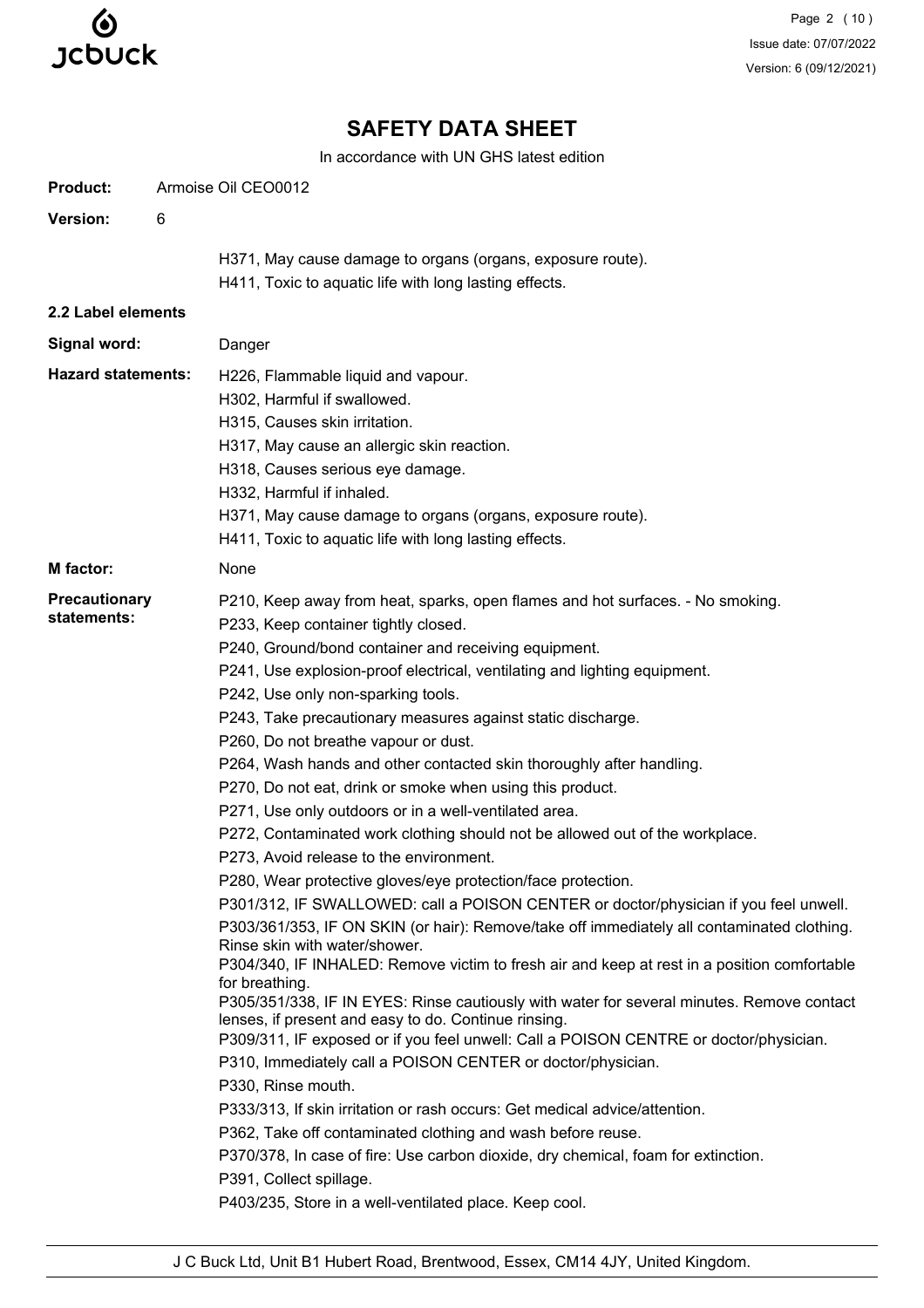

Page 3 (10) Issue date: 07/07/2022 Version: 6 (09/12/2021)

## **SAFETY DATA SHEET**

In accordance with UN GHS latest edition

| <b>Product:</b>       | Armoise Oil CEO0012                                                                                     |
|-----------------------|---------------------------------------------------------------------------------------------------------|
| Version:              | $\,6$                                                                                                   |
|                       | P405, Store locked up.                                                                                  |
|                       | P501, Dispose of contents/container to approved disposal site, in accordance with local<br>regulations. |
| Pictograms:           |                                                                                                         |
| 2.3 Other hazards     |                                                                                                         |
| <b>Other hazards:</b> | None                                                                                                    |
|                       | Section 3. Composition / information on ingredients                                                     |

#### **3.1 Substances**

**Product identifier:** Armoise Oil Moroccan; CAS: 84775-75-7

#### **Contains:**

| <b>Name</b>     | <b>CAS</b> | <b>Max</b> | <b>GHS Classification</b>                                                                                                                                  |
|-----------------|------------|------------|------------------------------------------------------------------------------------------------------------------------------------------------------------|
| Camphor         | 76-22-2    | 41.00%     | Flam. Sol. 2-Acute Tox. 4-Acute Tox. 4-Skin Irrit. 2-Eye<br>Dam. 1-STOT SE 2-Aquatic Acute 2-Aquatic Chronic 2;<br>H228-H302-H315-H318-H332-H371-H401-H411 |
| Eucalyptol      | 470-82-6   | 6.00%      | Flam. Liq. 3-Acute Tox. 5-Skin Irrit. 3-Skin Sens. 1B;<br>H226-H303-H316-H317                                                                              |
| l-Borneol       | 464-45-9   | 2.00%      | Flam. Sol. 1-Skin Irrit. 2-Aquatic Acute 2;H228-H315-<br>H401                                                                                              |
| alpha-Terpineol | 98-55-5    | 1.50%      | Flam. Lig. 4-Acute Tox. 5-Skin Irrit. 2-Eye Irrit. 2A-<br>Aquatic Acute 2;H227-H303-H315-H319-H401                                                         |
| alpha-Pinene    | 80-56-8    | 1.00%      | Flam. Lig. 3-Acute Tox. 4-Skin Irrit. 2-Skin Sens. 1B-<br>Asp. Tox 1-Aquatic Acute 1-Aquatic Chronic 1, H226-<br>H302-H304-H315-H317-H410                  |
| Geraniol        | 106-24-1   | 1.00%      | Acute Tox. 5-Skin Irrit. 2-Eye Dam. 1-Skin Sens. 1-<br>Aquatic Acute 3;H303-H315-H317-H318-H402                                                            |
| II-Limonene     | 5989-54-8  | 1.00%      | Flam. Lig. 3-Skin Irrit. 2-Skin Sens. 1B-Asp. Tox 1-<br>Aquatic Acute 1-Aquatic Chronic 1;H226-H304-H315-<br>H317-H410                                     |
| Eugenol         | 97-53-0    | 0.20%      | Acute Tox. 5-Skin Irrit. 3-Eye Irrit. 2A-Skin Sens. 1B-<br>Aquatic Acute 2;H303-H316-H317-H319-H401                                                        |
| lbeta-Pinene    | 127-91-3   | 0.20%      | Flam. Lig. 3-Skin Irrit. 2-Skin Sens. 1B-Asp. Tox 1-<br>Aquatic Acute 1-Aquatic Chronic 1;H226-H304-H315-<br>H317-H410                                     |
| lCarvone        | 199-49-0   | 0.20%      | Flam. Lig. 4-Acute Tox. 5-Skin Sens. 1B-Aquatic Acute<br>l2:H227-H313-H317-H401                                                                            |

## **Section 4. First-aid measures**

## **4.1 Description of first aid measures**

**Inhalation:** IF INHALED: Remove victim to fresh air and keep at rest in a position comfortable for breathing.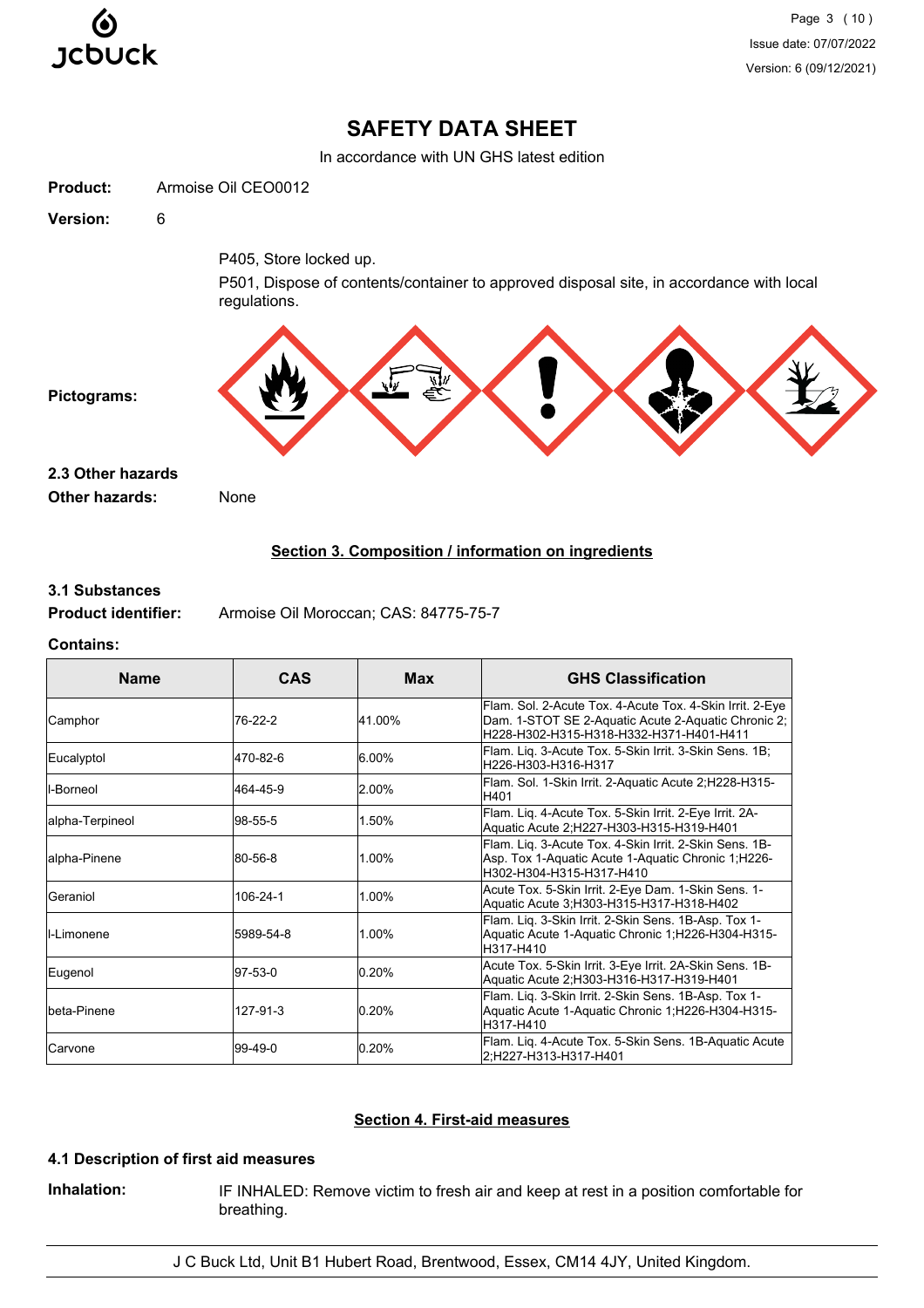

Page 4 (10) Issue date: 07/07/2022 Version: 6 (09/12/2021)

## **SAFETY DATA SHEET**

In accordance with UN GHS latest edition

**Product:** Armoise Oil CEO0012 **Version:** 6 **Eye exposure:** IF IN EYES: Rinse cautiously with water for several minutes. Remove contact lenses, if present and easy to do. Continue rinsing. **Skin exposure:** IF ON SKIN (or hair): Remove/take off immediately all contaminated clothing. Rinse skin with water/shower. **Ingestion:** IF SWALLOWED: call a POISON CENTER or doctor/physician if you feel unwell. **4.2 Most important symptoms and effects, both acute and delayed** Harmful if swallowed. Causes skin irritation. May cause an allergic skin reaction. Causes serious eye damage.

Harmful if inhaled.

May cause damage to organs (organs, exposure route).

#### **4.3 Indication of any immediate medical attention and special treatment needed**

None expected, see Section 4.1 for further information.

#### **Section 5: Firefighting measures**

#### **5.1 Extinguishing media**

Suitable media: Carbon dioxide, Dry chemical, Foam.

## **5.2 Special hazards arising from the substance or mixture**

In case of fire, may be liberated: Carbon monoxide, Unidentified organic compounds.

#### **5.3 Advice for fire fighters:**

In case of insufficient ventilation, wear suitable respiratory equipment.

#### **Section 6. Accidental release measures**

### **6.1 Personal precautions, protective equipment and emergency procedures:**

Avoid inhalation. Avoid contact with skin and eyes. See protective measures under Section 7 and 8.

#### **6.2 Environmental precautions:**

Keep away from drains, surface and ground water, and soil.

#### **6.3 Methods and material for containment and cleaning up:**

Remove ignition sources. Provide adequate ventilation. Avoid excessive inhalation of vapours. Contain spillage immediately by use of sand or inert powder. Dispose of according to local regulations.

#### **6.4 Reference to other sections:**

Also refer to sections 8 and 13.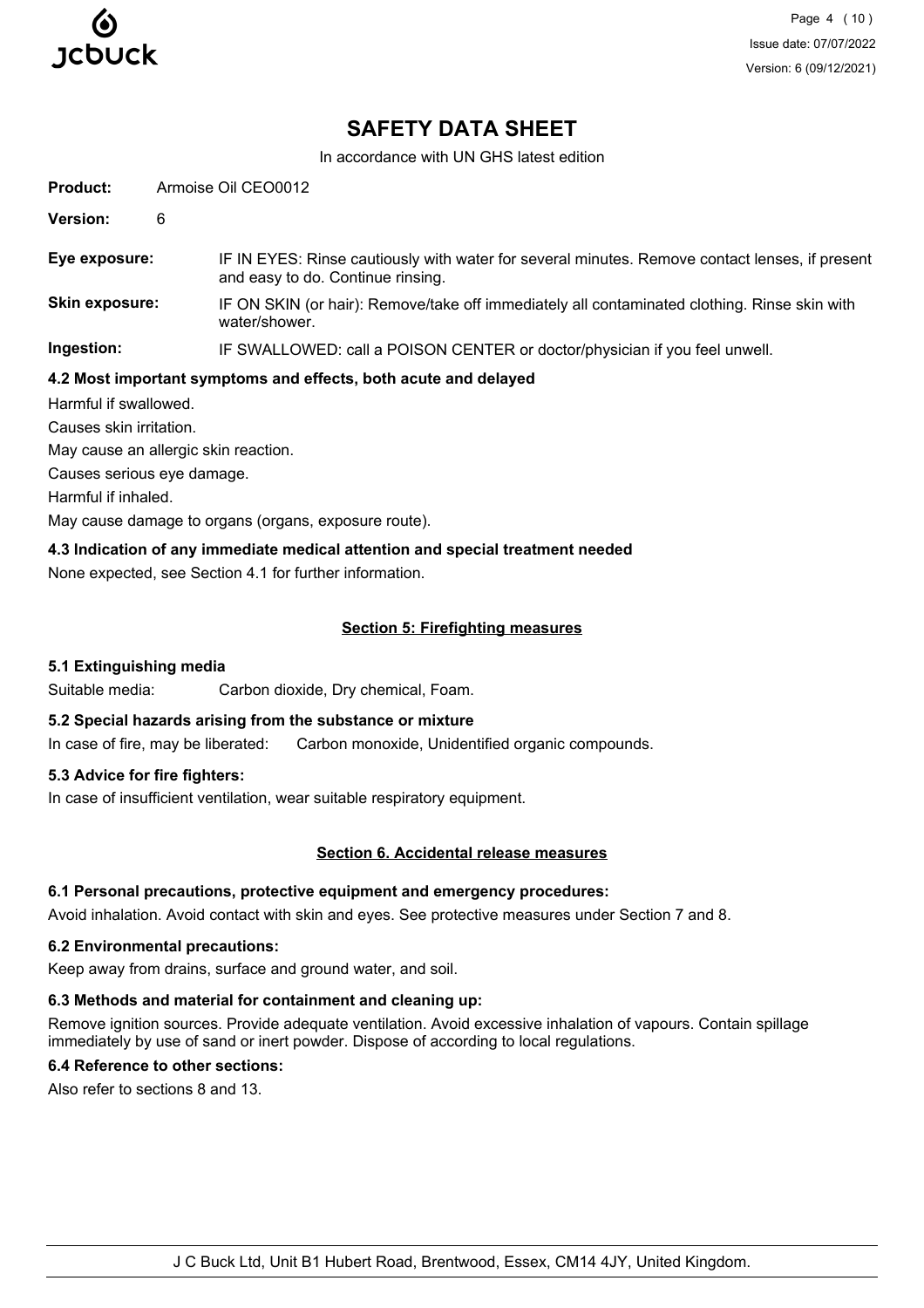

Page 5 (10) Issue date: 07/07/2022 Version: 6 (09/12/2021)

# **SAFETY DATA SHEET**

In accordance with UN GHS latest edition

**Product:** Armoise Oil CEO0012

**Version:** 6

## **Section 7. Handling and storage**

#### **7.1 Precautions for safe handling:**

Keep away from heat, sparks, open flames and hot surfaces. - No smoking. Do not eat, drink or smoke when using this product.

## **7.2 Conditions for safe storage, including any incompatibilities:**

Ground/bond container and receiving equipment.

Use only non-sparking tools.

Take precautionary measures against static discharge.

#### **7.3 Specific end use(s):**

Fragrances: Use in accordance with good manufacturing and industrial hygiene practices.

#### **Section 8. Exposure controls/personal protection**

#### **8.1 Control parameters**

**Workplace exposure limits:** Not Applicable

#### **8.2 Exposure Controls**

#### **Eye / Skin Protection**

Wear protective gloves/eye protection/face protection

## **Respiratory Protection**

Ensure adequate and ongoing ventilation is maintained in order to prevent build up of excessive vapour and to ensure occupational exposure limits are adhered to. If appropriate, and depending on your patterns and volumes of use, the following engineering controls may be required as additional protective measures: a) Isolate mixing rooms and other areas where this material is used or openly handled. Maintain these areas under negative air pressure relative to the rest of the plant. b) Employ the use of Personal protective equipment - an approved, properly fitted respirator with organic vapour cartridges or canisters and particulate filters. c) Use local exhaust ventilation around open tanks and other open sources of potential exposures in order to avoid excessive inhalation, including places where this material is openly weighed or measured. In addition, use general dilution ventilation of the work area to eliminate or reduce possible worker exposures. d) Use closed systems for transferring and processing this material.

Also refer to Sections 2 and 7.

#### **Section 9. Physical and chemical properties**

#### **9.1 Information on basic physical and chemical properties**

| Appearance:                     | Pale yellow to yellow liquid |
|---------------------------------|------------------------------|
| Odour:                          | Herbal camphoraceous         |
| <b>Odour threshold:</b>         | Not determined               |
| pH:                             | Not determined               |
| Melting point / freezing point: | Not determined               |
| Initial boiling point / range:  | Not determined               |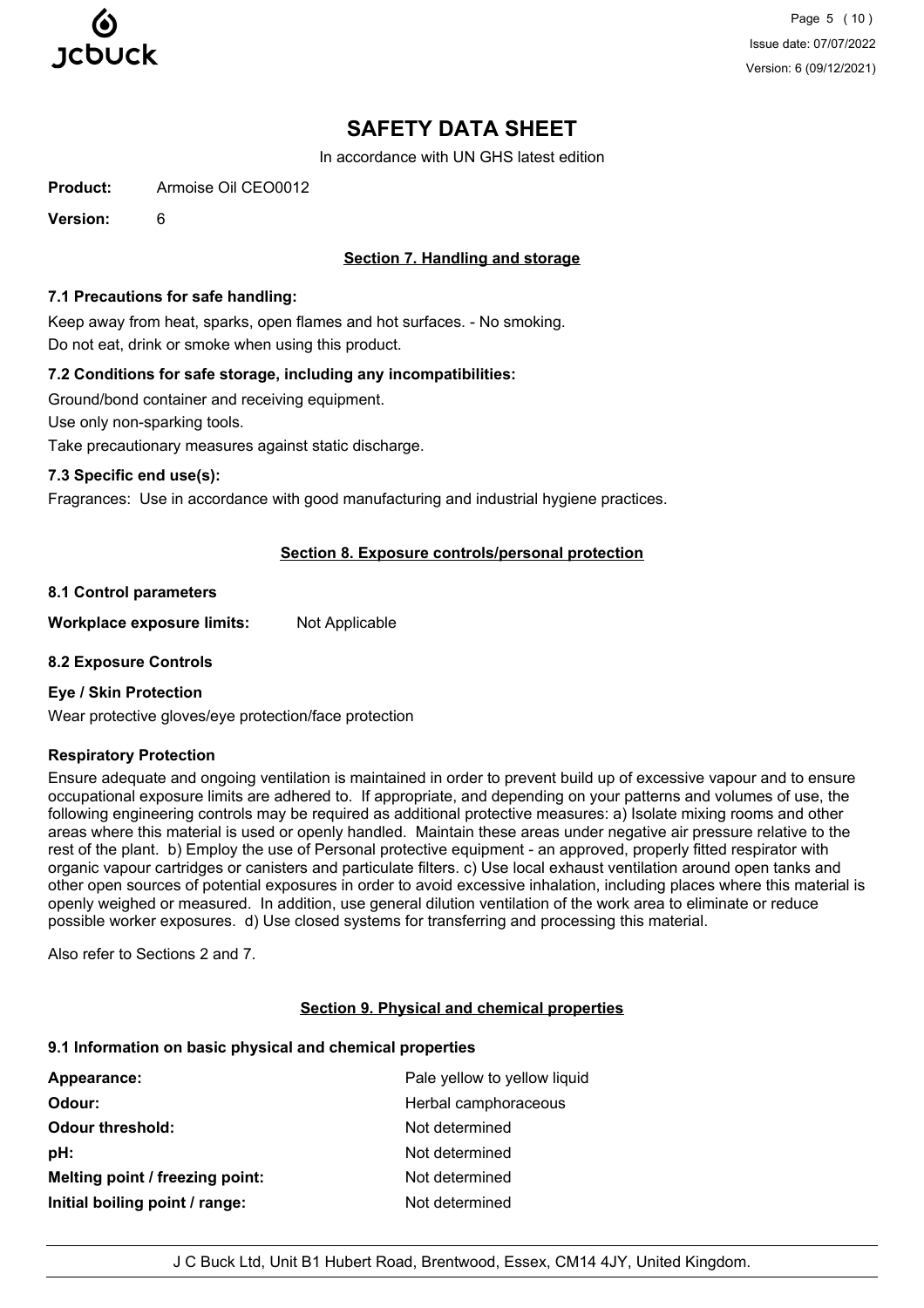

Page 6 (10) Issue date: 07/07/2022 Version: 6 (09/12/2021)

## **SAFETY DATA SHEET**

In accordance with UN GHS latest edition

| <b>Product:</b> | Armoise Oil CEO0012 |  |
|-----------------|---------------------|--|
|-----------------|---------------------|--|

**Version:** 6

| <b>Flash point:</b>                           | 48 °C                                        |
|-----------------------------------------------|----------------------------------------------|
| <b>Evaporation rate:</b>                      | Not determined                               |
| Flammability (solid, gas):                    | Not determined                               |
| Upper/lower flammability or explosive limits: | Product does not present an explosion hazard |
| Vapour pressure:                              | Not determined                               |
| Vapour density:                               | Not determined                               |
| <b>Relative density:</b>                      | $0.9000 - 0.9400$                            |
| Solubility(ies):                              | Insoluble in water.                          |
| Partition coefficient: n-octanol/water:       | Not determined                               |
| <b>Auto-ignition temperature:</b>             | Not determined                               |
| <b>Decomposition temperature:</b>             | Not determined                               |
| Viscosity:                                    | Not determined                               |
| <b>Explosive properties:</b>                  | Not expected                                 |
| <b>Oxidising properties:</b>                  | Not expected                                 |
| 9.2 Other information:                        | None available                               |

## **Section 10. Stability and reactivity**

#### **10.1 Reactivity:**

Presents no significant reactivity hazard, by itself or in contact with water.

#### **10.2 Chemical stability:**

Good stability under normal storage conditions.

## **10.3 Possibility of hazardous reactions:**

Not expected under normal conditions of use.

## **10.4 Conditions to avoid:**

Avoid extreme heat.

## **10.5 Incompatible materials:**

Avoid contact with strong acids, alkalis or oxidising agents.

## **10.6 Hazardous decomposition products:**

Not expected.

## **Section 11. Toxicological information**

| 11.1 Information on toxicological effects |  |
|-------------------------------------------|--|
| Acute Toxicity - Oral Category 4          |  |
| Acute Toxicity - Inhalation Category 4    |  |
| 836                                       |  |
| Not Applicable                            |  |
|                                           |  |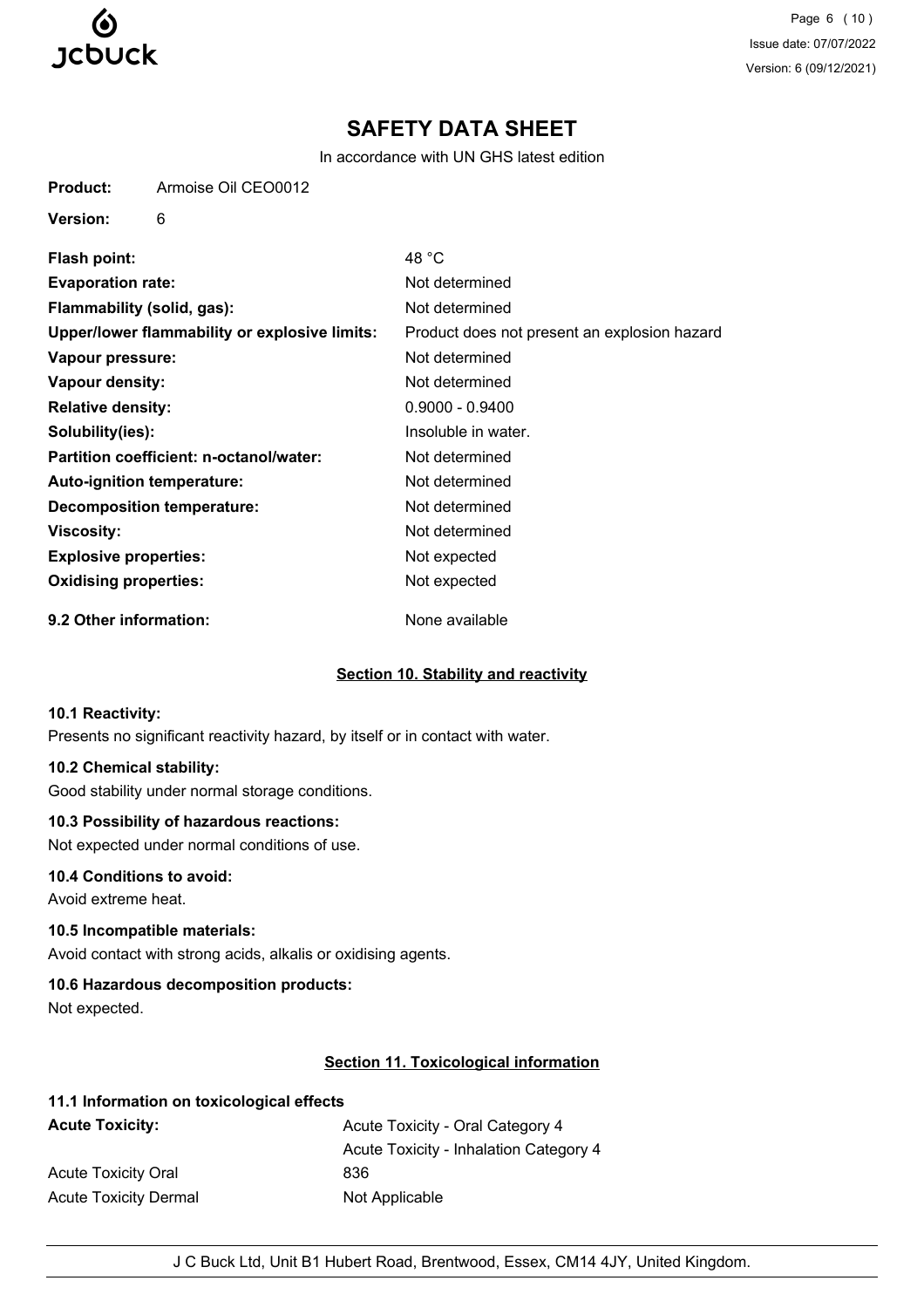

**Product:** Armoise Oil CEO0012

Page 7 (10) Issue date: 07/07/2022 Version: 6 (09/12/2021)

# **SAFETY DATA SHEET**

In accordance with UN GHS latest edition

| Version:<br>6                             |                                                                  |
|-------------------------------------------|------------------------------------------------------------------|
| Acute Toxicity Inhalation                 | 3.66                                                             |
| <b>Skin corrosion/irritation:</b>         | Skin Corrosion / Irritation Category 2                           |
| Serious eye damage/irritation:            | Eye Damage / Irritation Category 1                               |
| <b>Respiratory or skin sensitisation:</b> | Sensitization - Skin Category 1                                  |
| Germ cell mutagenicity:                   | Based on available data the classification criteria are not met. |
| <b>Carcinogenicity:</b>                   | Based on available data the classification criteria are not met. |
| <b>Reproductive toxicity:</b>             | Based on available data the classification criteria are not met. |
| <b>STOT-single exposure:</b>              | Specific Target Organ Toxicity (Single Exposure) Category 2      |
| <b>STOT-repeated exposure:</b>            | Based on available data the classification criteria are not met. |
| <b>Aspiration hazard:</b>                 | Based on available data the classification criteria are not met. |

### **Information about hazardous ingredients in the mixture**

| <b>Component</b> | <b>CAS</b> | LD50/ATE Oral | LD50/ATE<br>Dermal          | LC50/ATE<br>Inhalation | <b>LC50 Route</b> |
|------------------|------------|---------------|-----------------------------|------------------------|-------------------|
| Camphor          | 76-22-2    | 1500          | <i><b>Not available</b></i> |                        | Dust/mist mg/l    |

Refer to Sections 2 and 3 for additional information.

## **Section 12. Ecological information**

## **12.1 Toxicity:**

Toxic to aquatic life with long lasting effects.

| 12.2 Persistence and degradability: | Not available |
|-------------------------------------|---------------|
| 12.3 Bioaccumulative potential:     | Not available |
| 12.4 Mobility in soil:              | Not available |
| 12.5 Other adverse effects:         | Not available |

#### **Section 13. Disposal considerations**

### **13.1 Waste treatment methods:**

Dispose of in accordance with local regulations. Avoid disposing into drainage systems and into the environment. Empty containers should be taken to an approved waste handling site for recycling or disposal.

|                                       | <b>14.1 UN</b><br>number: | 14.2 UN Proper Shipping Name:                            | 14.3<br><b>Transport</b><br>hazard<br>class(es): | <b>Sub Risk:</b> | 14.4 Packing<br>Group: |
|---------------------------------------|---------------------------|----------------------------------------------------------|--------------------------------------------------|------------------|------------------------|
| <b>UN Model</b><br><b>Regulations</b> | <b>UN1169</b>             | EXTRACTS, AROMATIC, LIQUID                               | 3                                                |                  | $\mathbf{III}$         |
| <b>IMDG</b>                           | UN1169                    | EXTRACTS, AROMATIC, LIQUID<br>(Camphor) MARINE POLLUTANT | 3                                                |                  | $\mathbf{III}$         |

## **Section 14. Transport information**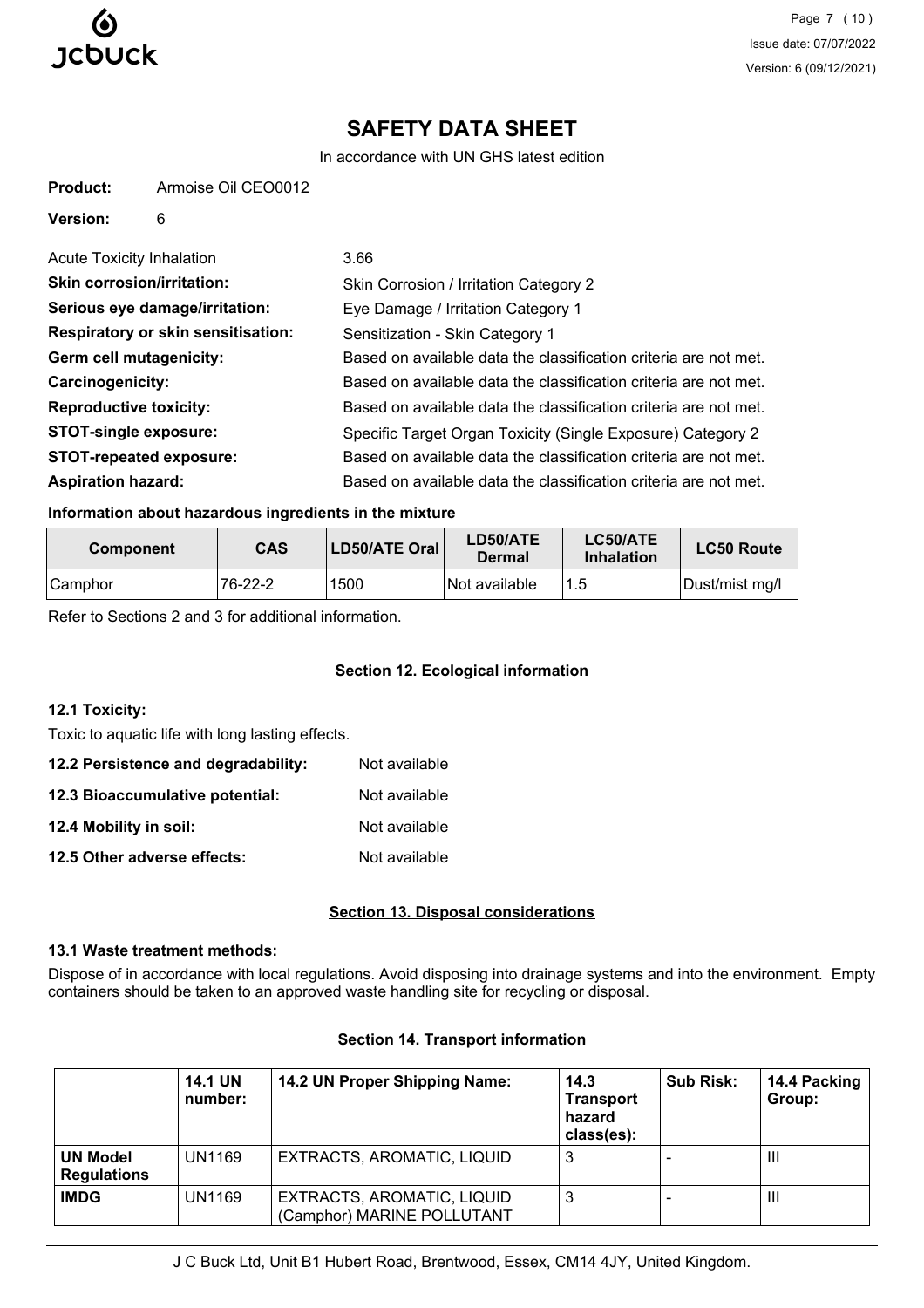

## **SAFETY DATA SHEET**

In accordance with UN GHS latest edition

**Product:** Armoise Oil CEO0012

**Version:** 6

| ADR, RID, ADN  | <b>UN1169</b> | EXTRACTS, AROMATIC, LIQUID |  | Ш |
|----------------|---------------|----------------------------|--|---|
| <b>ICAO TI</b> | UN1169        | EXTRACTS, AROMATIC, LIQUID |  |   |

**14.5 Environmental hazards:** This is classified as an environmentally hazardous substance under the UN Model Regulations. This is classified as a Marine Pollutant under the IMDG Code.

**14.6 Special precautions for user:** None additional

## **14.7 Transport in bulk according to Annex II of MARPOL73/78 and the IBC Code:**

Not applicable

#### **Section 15. Regulatory information**

None additional

#### **Section 16. Other information**

| <b>Concentration % Limits:</b>  | EH A2=37.59% EH A3=3.75% EH C2=39.68% EH C3=3.97% EH C4=57.<br>87% SCI 2=21.05% SCI 3=2.07% EDI 1=7.14% EDI 2A=2.37% SS 1=16.<br>67% STO-SE 2=24 39% EDI 2=2 37% |
|---------------------------------|------------------------------------------------------------------------------------------------------------------------------------------------------------------|
| <b>Total Fractional Values:</b> | EH A2=2.66 EH A3=26.64 EH C2=2.52 EH C3=25.20 EH C4=1.73 SCI<br>2=4.75 SCI 3=48.30 EDI 1=14.00 EDI 2A=42.15 SS 1=6.00 STO-SE 2=4.<br>10 EDI 2=42.15              |
|                                 |                                                                                                                                                                  |

#### **Key to revisions:**

2.1 Classification of the substance or mixture

GHS Workplace Exposure Limits

Hazardous Ingredients declard in a GHS Product Identifier

Information about hazardous ingredients in the mixture

## **Key to abbreviations:**

| <b>Abbreviation</b> | <b>Meaning</b>                                                     |
|---------------------|--------------------------------------------------------------------|
| Acute Tox, 4        | Acute Toxicity - Oral Category 4                                   |
| Acute Tox, 4        | Acute Toxicity - Inhalation Category 4                             |
| Acute Tox. 5        | Acute Toxicity - Oral Category 5                                   |
| Acute Tox. 5        | Acute Toxicity - Dermal Category 5                                 |
| Aquatic Acute 1     | Hazardous to the Aquatic Environment - Acute Hazard Category 1     |
| Aquatic Acute 2     | Hazardous to the Aquatic Environment - Acute Hazard Category 2     |
| Aquatic Acute 3     | Hazardous to the Aguatic Environment - Acute Hazard Category 3     |
| Aquatic Chronic 1   | Hazardous to the Aquatic Environment - Long-term Hazard Category 1 |
| Aquatic Chronic 2   | Hazardous to the Aquatic Environment - Long-term Hazard Category 2 |
| Asp. Tox 1          | <b>Aspiration Hazard Category 1</b>                                |
| Eye Dam. 1          | Eye Damage / Irritation Category 1                                 |
| Eye Irrit. 2A       | Eye Damage / Irritation Category 2A                                |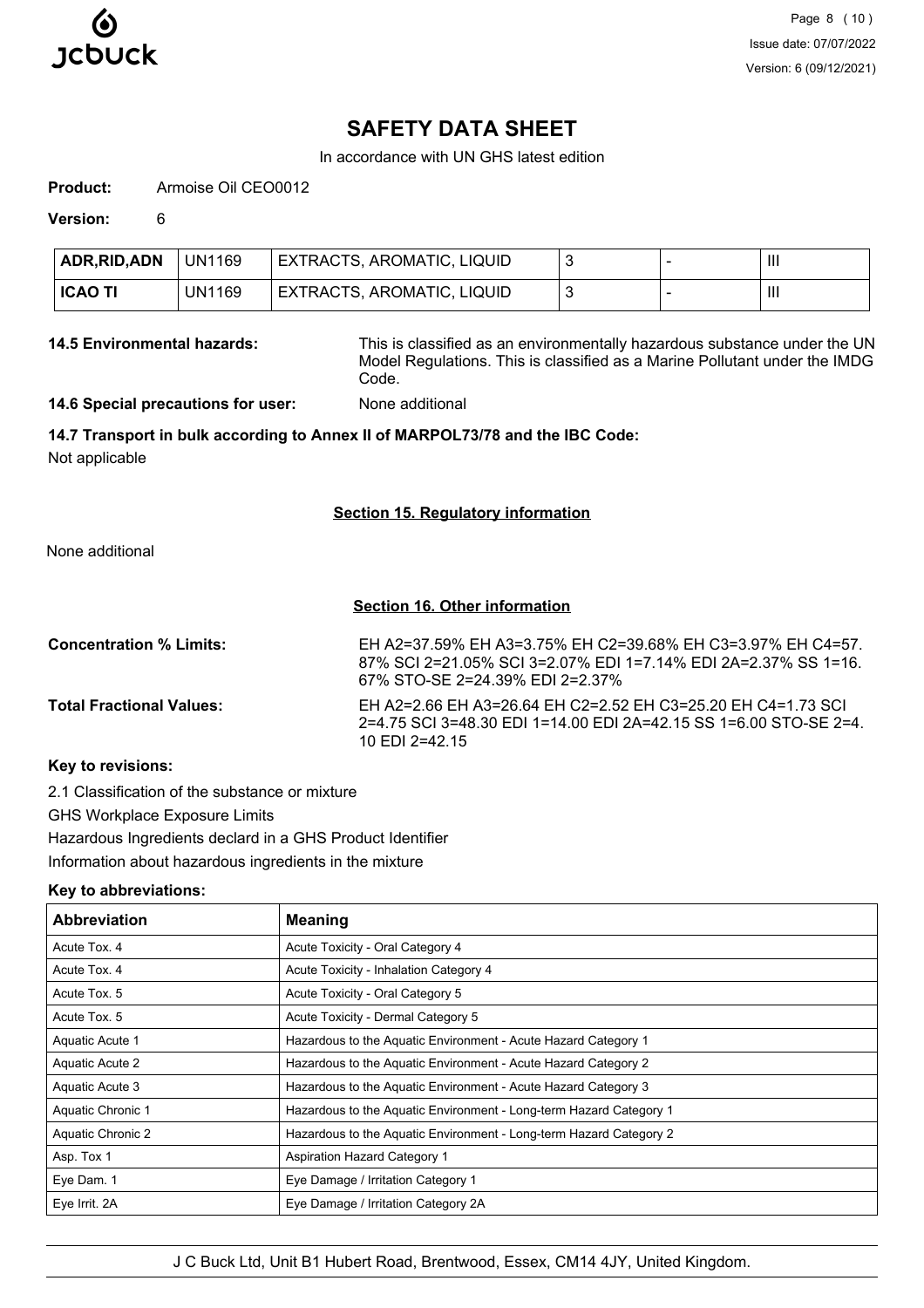

Page 9 (10) Issue date: 07/07/2022 Version: 6 (09/12/2021)

# **SAFETY DATA SHEET**

In accordance with UN GHS latest edition

**Product:** Armoise Oil CEO0012

#### **Version:** 6

| Flam. Liq. 3<br>Flammable Liquid, Hazard Category 3                                                                        |  |
|----------------------------------------------------------------------------------------------------------------------------|--|
|                                                                                                                            |  |
| Flam. Liq. 4<br>Flammable Liquid, Hazard Category 4                                                                        |  |
| Flam. Sol. 1<br>Flammable Solid, Hazard Category 1                                                                         |  |
| Flam, Sol. 2<br>Flammable Solid, Hazard Category 2                                                                         |  |
| H226<br>Flammable liquid and vapour.                                                                                       |  |
| Combustible liquid.<br>H227                                                                                                |  |
| H228<br>Flammable solid.                                                                                                   |  |
| H302<br>Harmful if swallowed.                                                                                              |  |
| H303<br>May be harmful if swallowed.                                                                                       |  |
| H304<br>May be fatal if swallowed and enters airways.                                                                      |  |
| H313<br>May be harmful in contact with skin.                                                                               |  |
| H315<br>Causes skin irritation.                                                                                            |  |
| H316<br>Causes mild skin irritation.                                                                                       |  |
| H317<br>May cause an allergic skin reaction.                                                                               |  |
| H318<br>Causes serious eye damage.                                                                                         |  |
| Causes serious eye irritation.<br>H319                                                                                     |  |
| H332<br>Harmful if inhaled.                                                                                                |  |
| H371<br>May cause damage to organs (organs, exposure route).                                                               |  |
| Toxic to aquatic life.<br>H401                                                                                             |  |
| Harmful to aquatic life.<br>H402                                                                                           |  |
| H410<br>Very toxic to aquatic life with long lasting effects.                                                              |  |
| Toxic to aquatic life with long lasting effects.<br>H411                                                                   |  |
| Keep away from heat, sparks, open flames and hot surfaces. - No smoking.<br>P210                                           |  |
| Keep container tightly closed.<br>P233                                                                                     |  |
| P240<br>Ground/bond container and receiving equipment.                                                                     |  |
| P241<br>Use explosion-proof electrical, ventilating and lighting equipment.                                                |  |
| Use only non-sparking tools.<br>P242                                                                                       |  |
| Take precautionary measures against static discharge.<br>P243                                                              |  |
| P260<br>Do not breathe vapour or dust.                                                                                     |  |
| P261<br>Avoid breathing vapour or dust.                                                                                    |  |
| P264<br>Wash hands and other contacted skin thoroughly after handling.                                                     |  |
| P270<br>Do not eat, drink or smoke when using this product.                                                                |  |
| P271<br>Use only outdoors or in a well-ventilated area.                                                                    |  |
| P272<br>Contaminated work clothing should not be allowed out of the workplace.                                             |  |
| P273<br>Avoid release to the environment.                                                                                  |  |
| P280<br>Wear protective gloves/eye protection/face protection.                                                             |  |
| P301/310<br>IF SWALLOWED: Immediately call a POISON CENTER or doctor/physician.                                            |  |
| P301/312<br>IF SWALLOWED: call a POISON CENTER or doctor/physician if you feel unwell.                                     |  |
| P302/352<br>IF ON SKIN: Wash with plenty of soap and water.                                                                |  |
| IF ON SKIN (or hair): Remove/take off immediately all contaminated clothing. Rinse skin with water/shower.<br>P303/361/353 |  |
| P304/340<br>IF INHALED: Remove victim to fresh air and keep at rest in a position comfortable for breathing.               |  |